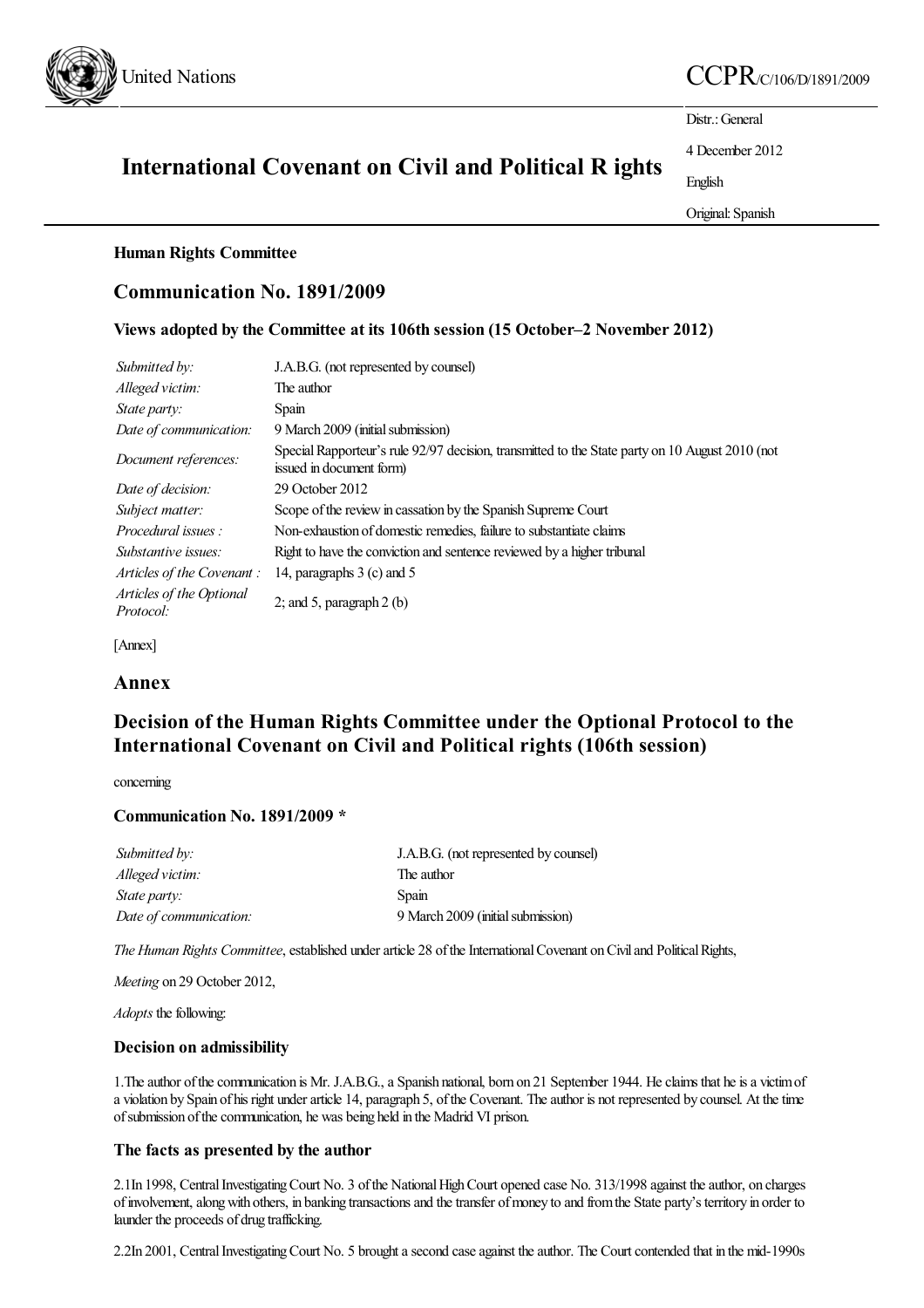the author, along with others, attempted to smuggle a large quantity of cocaine from South America, undertaking to find suppliers and a vessel to transport it to the State party's territory. The author was accused of contacting the shipowner and making a number of payments to secure the transport of the drugs.

2.3On 28 January 2004, the National High Court found the author guilty of an offence against public health, sentencing him to a prison term of 4 years and a fine of  $\epsilon$ 600,000. The author filed an appeal in cassation, claiming that there were errors of fact in the assessment of the evidence and that certain facts portrayed as having been proven in the judgement were in reality never proven during the proceedings.

2.4On 27 April 2006, the Supreme Court upheld the author's appeal, overturned the judgement handed down by the National High Court on 28 January 2004 and acquitted the author of the offence against public health. The Supreme Court examined the National High Court's assessment of the evidence in detail and ruled that the conviction was based largely on evidence from traffickers who had turned informers five years after the events in question and that there was no firm evidence or factual basis to corroborate or back up their statements.

2.5On 27 July 2005, the National High Court issued a judgement in case No. 313/1998 and sentenced the author to 3 years and 3 months of imprisonment and a fine of €1.8 million for laundering the proceeds of drug trafficking. In September 2005, the author submitted an appeal in cassation to the Supreme Court for violation of the right to the confidentiality of telephone communications and the right to the presumption of innocence and for improper application of articles 301 and 302 of the Criminal Code on the offence of money-laundering and receiving. The author contended that no grounds had been given for the decision authorizing his telephone to be tapped, that neither the telephone account holder nor the persons who set up the tap had been identified, and that he had not been able to question the informer. He claimed that there was no evidence, even circumstantial, of the commission of any drug trafficking offence or that he wasaware ofany laundering ofthe proceeds ofcriminal offences. The Public Prosecution Servicealso appealed against the sentence, citing the aggravating circumstance of membership in a criminal organization.

2.6On 25 April 2007, the Supreme Court dismissed the author's appeal in cassation relating to case No. 313/1998. As for the sentence, the Court upheld the Public Prosecution Service's appeal, which claimed that the National High Court had miscalculated the number of years of imprisonment applicable to an offence committed with aggravating circumstances, including membership in a criminal organization. As a result, the Court increased the prison sentence to 4 years and 7 months for the laundering of the proceeds of drug trafficking. The author attaches a copy of the judgement, in which the Supreme Court states that the monitoring of telephone conversations wasclearly and objectively justified in viewofinformation received fromthe Guardia Civiland, in particular, the statement made by the informer who had been involved in the money-laundering operation and that the non-disclosure of the informer's identity and the fact that the author was unable to question the informer did not affect any of his rights, given that the information was not considered as evidence but merely used by the Guardia Civil and the investigating judge as grounds for the phone tap. With regard to the existence of the alleged offence, the right to the presumption of innocence and the improper invocation of the offence ofmoney-laundering and membership in acriminal organization underarticles 301 and 302 ofthe CriminalCode, the Supreme Court stated that, in accordance with its case law, the standard of proof in respect of a money-laundering offence under article 301 of the Criminal Code does not require a previous conviction for drug trafficking or even the identification of such an offence. It isenough to establish alink between theauthorand drug-trafficking activities to which the moneymay betraced,and for the facts, or at least some of the facts, to make it reasonable to deduce that the money came from an illicit source, but the person involved cannot hide behind ignorance when he made no attempt to overcomethat ignorance. In thiscontext, the Court observed that the proven facts showed that the author, along with others, took part in currency exchanges and banking transactions under a false or assumed identity and in secret transfers of large sums of money. This approach revealed a minimum amount of information, but enough to deduce that the money came from an illicit source.

2.7In June 2007, the author filed an application for *amparo* against the National High Court and Supreme Court judgements of 27 July 2005 and 25 April 2007 respectively, claiming that the right to the presumption of innocence, to privacy and to a fair trial had been violated, and that the judgements were arbitrary and violated the principle of legality, since the 10-year criminal proceedings in which he was sentenced had been unduly protracted, despite being an abridged procedure. On 29 September 2008, the Constitutional Court found the application inadmissible on the grounds that the author had failed to show that the case had particular constitutional significance, and dismissed it.

2.8The author claims that he has exhausted all domestic remedies and thus meets the requirements of article 5, paragraph 2 (b), of the Optional Protocol.

#### The complaint

3.1The author asserts that Spain violated its obligation under article 14, paragraph 5, of the Covenant. The author requests the Committee itself to ascertain whether the facts set out in his communication reveal a violation of any other rights contained in the Covenant.

3.2The author claims that he has been denied the right to appeal and to have his conviction and sentence reviewed by a higher tribunal. In both the cassation appeal and the application for *amparo*, the author challenged all aspects of the judgement rather than only claiming theexistence of defects ofform. However, theauthorclaims that he was in practice denied theright to appealagainst the sentence imposed by the National High Court.

3.3The author complains about the unreasonable length of the proceedings in which he was convicted, which began in 1998 and ended on 27 September 2008 with the dismissal of the application for *amparo* filed against the National High Court's ruling. Despite being abridged proceedings, they lasted approximately 10 years: 5 years at the preliminary investigation stage, 2 years before the National High Court and 2 years before the Supreme Court, and the Constitutional Court took a year to dismiss the application for *amparo*. He adds that there was no justifiable reason for such dilatoriness.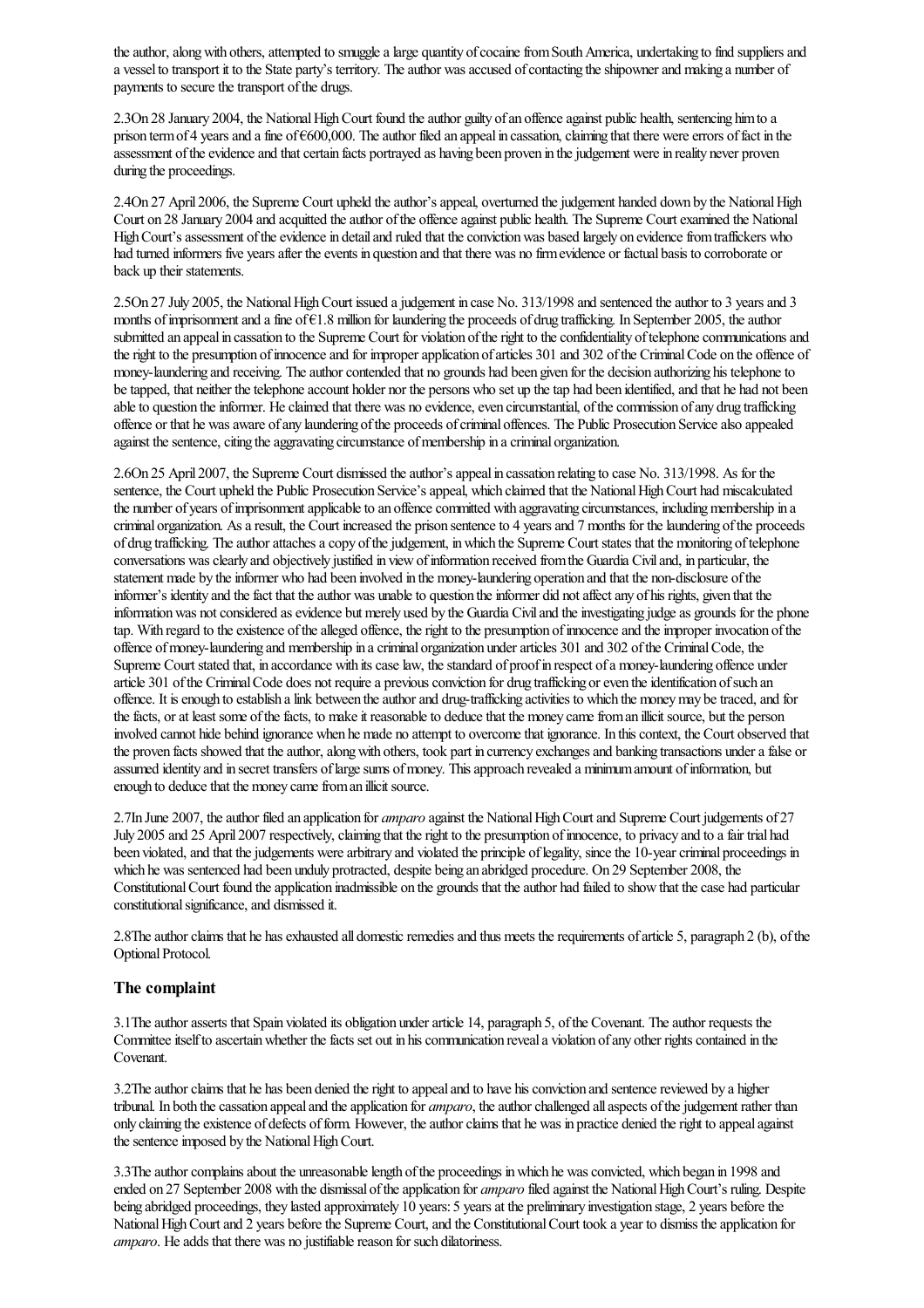#### State party's submissions on admissibility

4.1On 15 October 2009, the State party submitted its observations on the admissibility of the communication and requested that the communication should be declared inadmissible on grounds of abuse of rights, non-exhaustion of domestic remedies and failure to substantiate claims under articles 3; 5, paragraph 2 (b); and 2 of the Optional Protocol respectively.

4.2The State party notes that it isan abuse ofrights to submitacommunication that, in addition to the violations referred to explicitly, requests the Committee to identify any other violation it may observe in the account of the facts. In the procedure for submitting individual communications to the Committee, it is the author's responsibility to identify, in general terms at least, any violations they believe they have suffered, without recourse to generic forms that prevent the State party from conducting its defence.

4.3Domestic remedies were not exhausted within the meaning of article 14, paragraph 5, of the Covenant, since no violation of the right to a second hearing was invoked either in cassation or in the application for *amparo*. The application for *amparo* was based solely on the alleged violation of the right to the presumption of innocence and the right to privacy. Likewise, no mention was made in either appeal of the alleged undue delays in the proceedings. The application for *amparo* was declared inadmissible because of counsel's incompetence in submitting an application that was irremediably flawed inasmuch as it failed to demonstrate its constitutional significance, as required under the State party's legislation.

4.4The author has failed to fully substantiate the rights violations of which he claims to be a victim. The mere length of proceedings does not in itself imply undue delay, in violation of article 14, paragraph 3 (c), of the Covenant, since other elements must be taken into account such as the complexity of the case, a common feature of cases involving money-laundering. Besides, the Supreme Court took into account the length of the proceedings and used it as a mitigating factor in this regard.

4.5Concerning the author's claims that the right to presumption of innocence has been violated, as provided under article 14, paragraph 2, of the Covenant, the State party notes that, in the appeal in cassation against the National High Court ruling of 28 January 2004, recognizing that the prosecution evidence was insufficient, the Supreme Courtacquitted theauthor ofan offence against public health. Thiscase was taken up by the Supreme Court itself, in relation to case No. 313/1998, solely for the purpose of determining whether the author was involved or connected with the drugs world, but that had no bearing on the establishment of criminal liability.

4.6With regard to theright to asecond hearing provided for in article 14, paragraph 5, ofthe Covenant, the State party notes that the Supreme Court judgement reviewing the National High Court's conviction dated 28 January 2004 and acquitting the author of an offence against public health shows that Spain's remedy of cassation allows for an extensive review of the evidence presented in the lower court, guaranteeing the right to a second hearing and to the presumption of innocence. The Supreme Court therefore has broad powers to review the facts, the evidence and the application of the law in lower court rulings through the remedy of cassation.

#### Author's comments on the State party's submissions on admissibility

5.1On 3 February 2010, the author submitted his comments on the State party's observations on admissibility.

5.2Theauthor states that hiscommunication is based solely on the violation ofarticle 14, paragraph 5, ofthe Covenant. However, the sentence for money-laundering was increased by the Supreme Court and the delay in the proceedings was never taken into account asa mitigating factor. Hethereforeargues that thelength ofthe proceedings must beassessed in accordance with article 14, paragraph 3 (c), of the Covenant.

5.3He reiterates his allegations concerning the use made by the Supreme Court of the information relating to the second set of proceedings in which he was accused of an offence against public health, and in which he was eventually acquitted. The author maintains that this information was used to establish his criminal liability. The Court thus considered a judgement of acquittal as evidence, and he therefore requests the Committee to ascertain whether this could be a violation of article 14, paragraph 2, of the Covenant.

5.4With regard to article 14, paragraph 5, ofthe Covenant, heclaims that, in respect ofthe NationalHighCourtconviction, he had been able to submit only a cassation appeal and that cannot be considered a remedy of appeal.

5.5Lastly, the author reiterates that he has exhausted domestic remedies, even though in his opinion they are ineffective.

#### State party's submissions on the merits

6.1On 11 February 2010, the State party submitted itscomments on the merits ofthecommunication and requested the Committee to declare the communication inadmissible or, alternatively, that there was no violation of the Covenant.

6.2Regarding the claims in connection with article 14, paragraph 5, of the Covenant, the State party notes that the author merely makes general references to alleged limitations on the Supreme Court review in cassation, without establishing which facts or arguments were not taken into account orconsidered by the Supreme Court in dealingwith hiscassation appeals.

6.3The individual communications submitted to the Committee cannot rest on abstract or general opinions on the system of judicial remedies. In the present case, the communication lacks specific indications as to which details or proven facts the Court claimed to have reviewed when it had not. The Committee's case law on the subject has accepted that the system of cassation is robust enough to ensure, in a given case, a complete review of the conviction and sentence for the purposes of article 14, paragraph 5, of the Covenant.

#### Author's comments on the State party's submissions on the merits